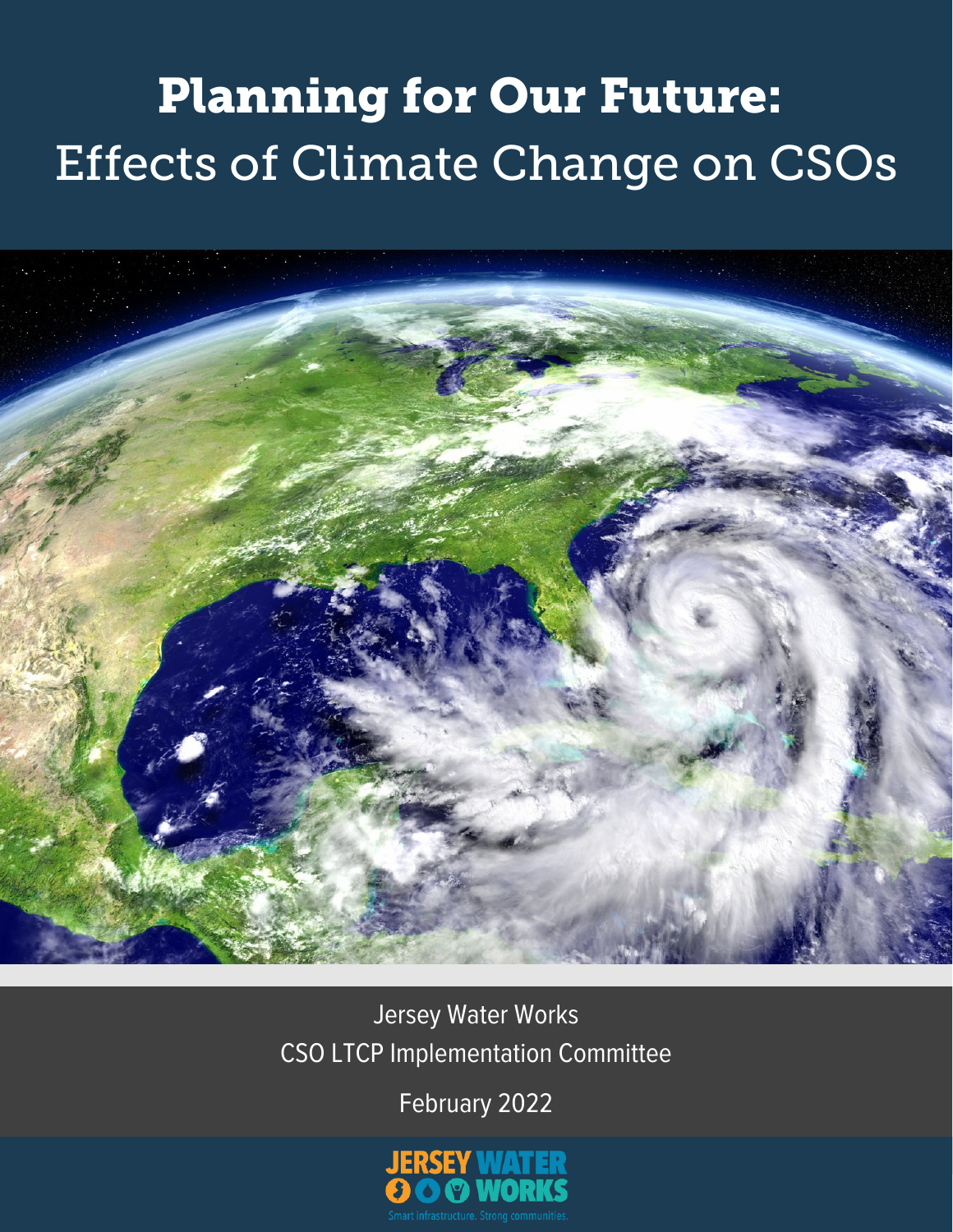## Introduction & Purpose

The Jersey Water Works (JWW) Combined Sewer Overflow (CSO) Committee recognizes that CSO permittees, communities, and stakeholders know that climate change can harm our sewer infrastructure but may struggle with how to plan for it. Major weather events like Hurricane Henri and Tropical Storm Ida have raised awareness that many parts of our current sewer infrastructure cannot handle increasingly severe storms. New Jersey's CSO communities have recently completed CSO Long Term Control Plans (LTCPs) to meet environmental regulations, but the question remains: are these plans adequate to confront climate change impacts? This report looks at the need to look at climate change's impact on planning for CSO communities.

## About Jersey Water Works

[Jersey](https://www.jerseywaterworks.org/) Water Works is a collaborative effort of many diverse organizations and individuals who embrace the common purpose of transforming New Jersey's inadequate water infrastructure by investing in sustainable, cost-effective solutions that provide communities with clean water and waterways; healthier, safer neighborhoods; local jobs; flood and climate resilience; and economic growth.

The goal of the Jersey Water Works Combined Sewer Overflow Committee is for municipalities and utilities to adopt innovative CSO Long Term Control Plans with cost-effective solutions that meet or exceed permit requirements and provide multiple community benefits.

Jersey Water Works welcomes all interested individuals and organizations that commit to supporting and advancing the shared purpose and goals. Members are invited to join any of the [collaborative's](https://www.jerseywaterworks.org/about/the-collaborative/) four [committees.](https://www.jerseywaterworks.org/about/the-collaborative/) To become a member and join one or more of the committees, [please](https://www.jerseywaterworks.org/get-involved/) sign up here.

## Authors

The Jersey Water Works Combined Sewer Overflow Committee includes a subcommittee focused on implementation of the CSO Long Term Control Plans, which spearheaded this project. The LTCP Implementation subcommittee includes Vin Rubino (lead author), Mo Kinberg (subcommittee lead), Andy Kricun & Drew Curtis (CSO Committee co-chairs), Kimberley Irby (backbone staff), Bill Schultz, Dan Van Abs, Michele Langa, Mohammed Ali, Molly Riley, Nicole Miller, Richard Loeffler, and Rosana DaSilva.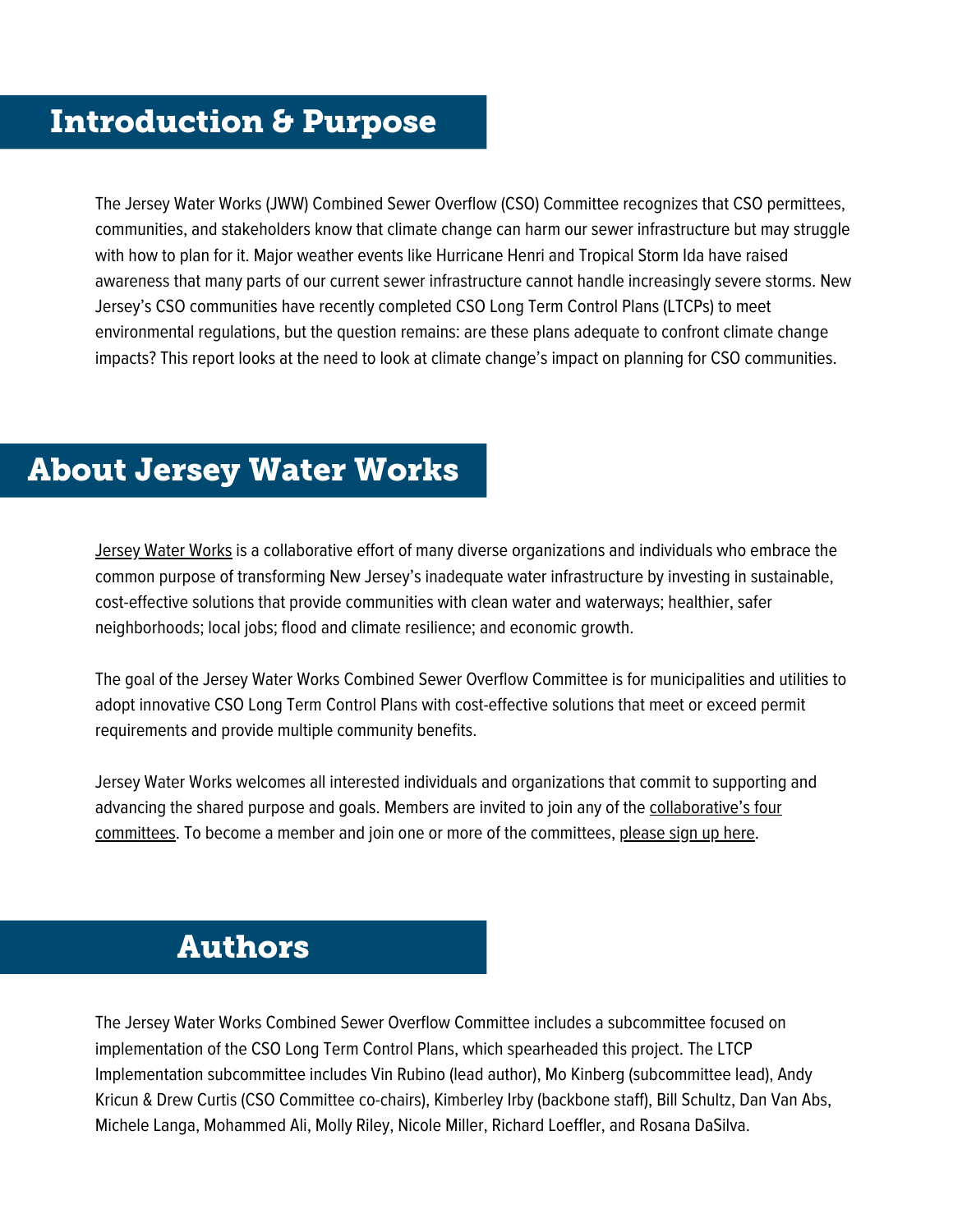## Table of Contents



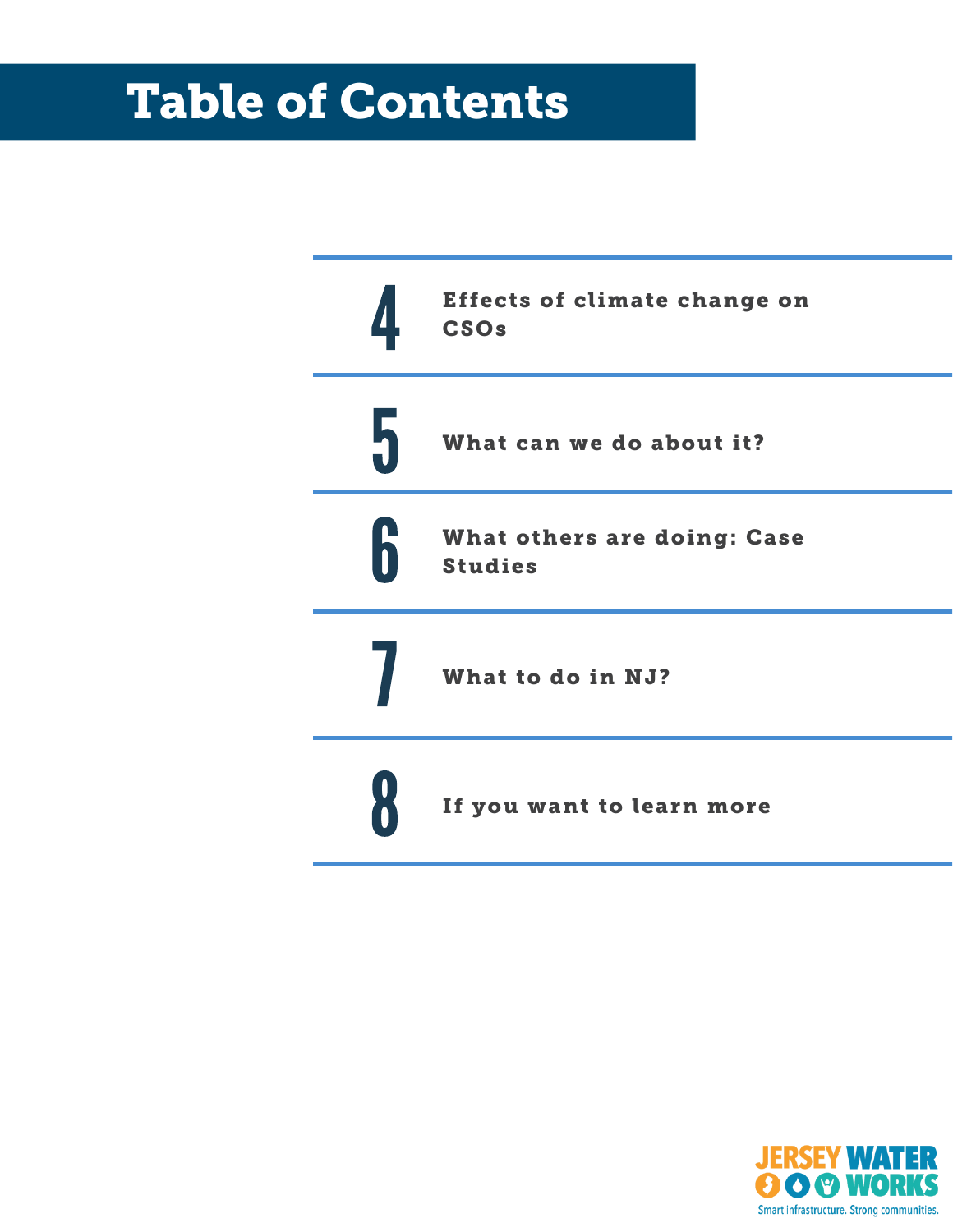## Effects of climate change on CSOs

Scientists and engineers widely agree that there are three important effects of climate change on our existing CSO infrastructure:

- Total precipitation is increasing, and a higher percentage of that precipitation occurs in heavy storms, resulting in more runoff to be handled by sewer systems.
- Sea-level rise has been occurring since the early 1900s in New Jersey at a rate faster than the world average and is accelerating. The 2020 NJ Scientific Report on Climate Change indicates that NJ has a 50% chance of experiencing sea level rise by more than 1.4 feet by 2050 and 3.3 feet by 2100.
- With more severe storms comes a greater possibility of power outages. Many combined sewer systems rely on grid electric power to capture and treat stormwater.

The LTCPs did not provide much guidance on how CSO utilities expect to handle climate change. The most important impact facing the public is the increased potential for surface flooding and sewer backups. Since both sea level rise and storm severity/frequency are getting worse, there is also a continuing need to adjust sewer systems to handle higher flows and increased sea level rise.

But New Jersey is not alone on this issue:

- An analysis by USA TODAY shows that 97% of cities with combined sewer systems have experienced an uptick in both annual precipitation and extreme rainfall over the past 30 years.
- The U.S. Environmental Protection Agency (EPA), which regulates combined sewer systems, tracks only the number of discharges and not the amount of sewage released. No national data exists showing total discharges. The last time the EPA estimated total spillage was nearly two decades ago. At the time, its numbers showed an average of 2.3 billion gallons of sewage-laden water entering the environment per day.
- Despite the EPA's own study that predicted more overflows on a warmer planet, the agency allows cities to use outdated rainfall data that may not apply when planning upgrades. In the worst scenarios, that means some cities could see no improvements in sewage overflows even after paying for expensive upgrades to control them.
- The cost of upgrading these systems often falls to those least able to afford it. Families in communities with combined sewer systems have disproportionately lower incomes and higher poverty rates than national averages.

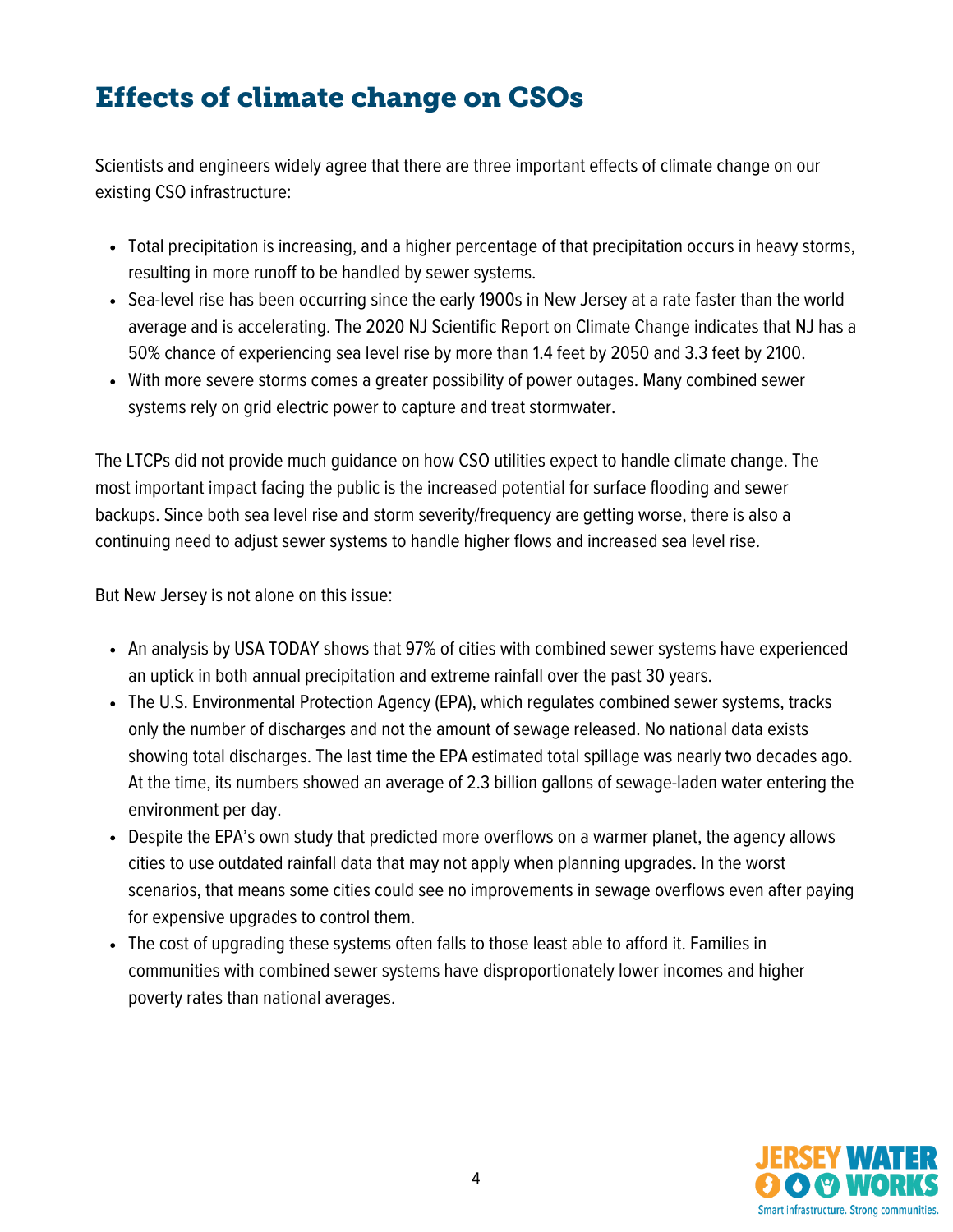## What can we do about it?

Past planning efforts have not been comprehensive. Effective plans should be flexible and adaptive to handle uncertain change and accommodate at least the most likely changes in the planning period. There are many methods for mitigation and/or adaptation to climate change. Generally, these fit into three categories:

- Adapting to increased high-tide levels at sewer discharge points
- Managing or mitigating increased flows in the sewers, both total flow and peak rates
- Providing resilient infrastructure

Providing tide gates, dams, weirs, and valves at sewer discharges to water bodies can mitigate backflow into the sewer and provide some relief from the impact of increasing water levels. In some cases, pumping systems will be needed to make sewers functional. Raising some sewer outfalls might be feasible, while sewer separation can limit backup of combined sewage.

There are established and effective means for reducing sewer flows. Adding green infrastructure or removing impervious surfaces reduces flow to sewers and provides other community benefits. Detention and retention of stormwater flows can be added to existing systems and be included in future development. Separation of stormwater and sanitary flows alleviates sewer capacity issues and can also reduce pollutant loads during CSO events. In some cases, providing newer, larger sewers can help alleviate pressure on the sewer system and reduce the frequency of CSO events.

Critical infrastructure needs to remain operational during storms and—if damaged or overwhelmed must recover quickly to service. Resilience has been added to sewer infrastructure in the last decade and must be made part of the LTCPs. This includes the use of alternative power sources, such as renewable energy, that do not add to the climate change problem.

Impacts of climate change may not always be predictable and will likely change over time. Thus, infrastructure needs to be flexible; for example, weirs on sewers should be adjustable, and pump capacities might need to be increased over the next 20-30 years. These climate change impacts need to be considered in the modeling, design, and implementation of LTCP projects. The processes must also consider the selection of the typical year used in rainfall projections in order to focus on more applicable current conditions or to use a synthetic rainfall year using climate change modeling. Implementation plans should also prioritize the implementation of selected CSO projects, providing a phased program to meet changing needs.

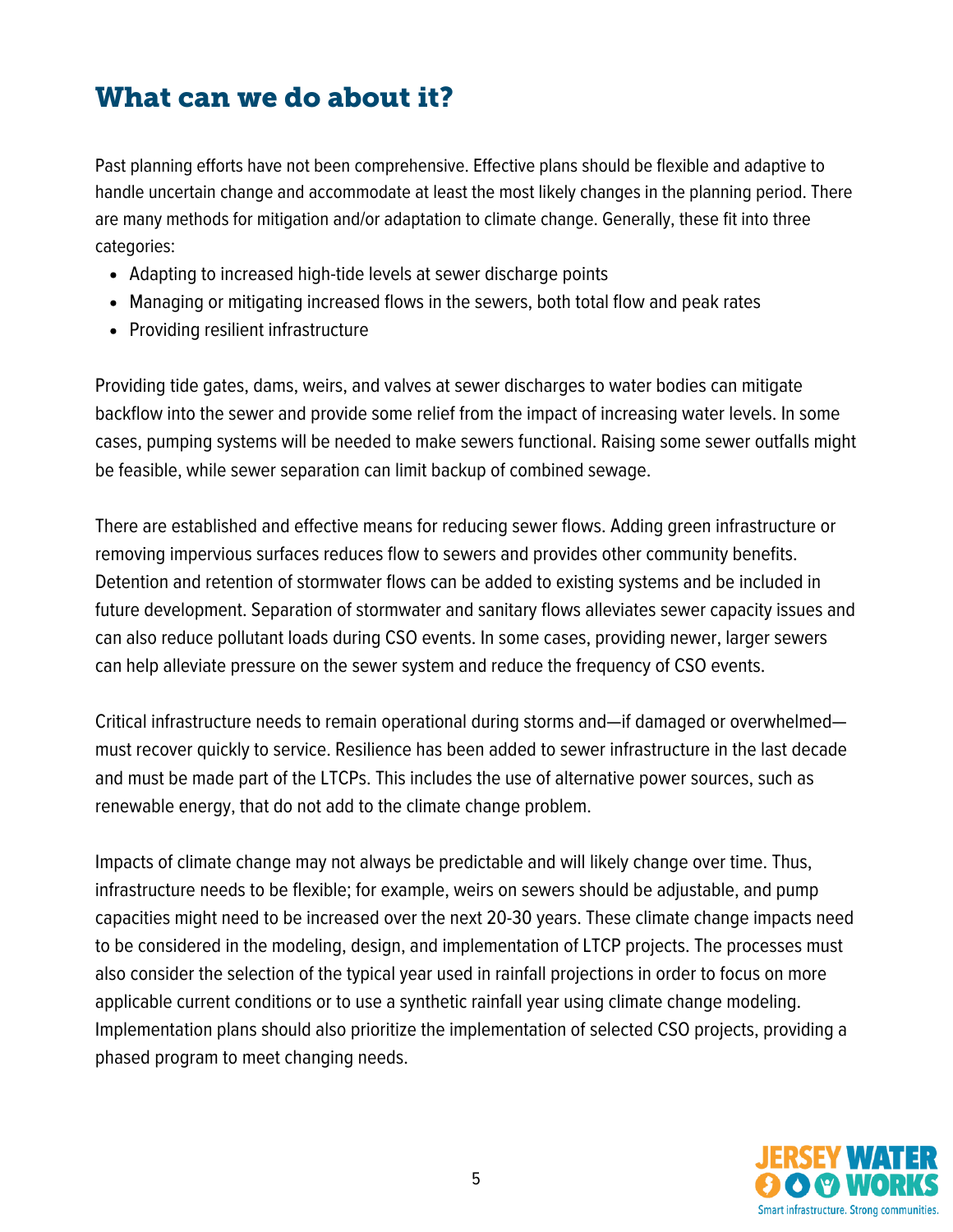## What others are doing: Case Studies

Agencies across the US are beginning to incorporate various levels of climate change planning:

#### **Great Lakes Water Authority (GLWA):**

Rising water levels are not limited to our oceans; the GLWA in Detroit has been dealing with rising Great Lakes/Detroit River levels for a while. They are evaluating rising river levels on their sewage conveyance and treatment systems. River inflow to the conveyance system is controlled using fixed dams at some outfalls, with backwater gates at the remaining outfalls. GLWA continues to monitor the Detroit River levels and raise the dam elevations by adding flashboards to alleviate river inflow back to the sewer system

#### **Passaic Valley Sewer Commission (PVSC):**

After Superstorm Sandy flooded the PVSC treatment facility in Newark, it took days to recover even basic service. PVSC decided to provide more resilience against a similar occurrence by building a floodwall around the facility, along with a new stormwater pumping facility and standby power. However, the standby power that they are calling for involves a natural gas power plant, which would be the third plant of its kind in the Ironbound neighborhood in Newark. Standby power should be generated by renewable, clean energy.

#### **New York City Department of Environmental Protection (NYCDEP):**

In 2010, based on recommendations from the NYCDEP, local advocates, and City Council, New York City developed a 20-year Green Infrastructure Plan. The plan aims to use green infrastructure to manage the first inch of runoff from 10% of impervious cover within the CSO sewer shed. This effort will capture a projected 1.5 billion gallons of stormwater per year. Combined with various gray infrastructure projects, it will help meet regulatory obligations for a lower cost than the original gray-only approach. NYCDEP also developed a Resiliency plan for its wastewater infrastructure based on climate change impacts that is being implemented system-wide now.

#### **Hampton Roads, VA – various agencies:**

The impacts of climate change have been the focus of planning level actions in the Hampton Roads area. In 2011, the Hampton Roads Planning District released a report on the Climate Change Adaptation project. The report examined predicted sea level rise in Hampton Roads, expected flooding vulnerability, and some adaptation options. One municipality in Hampton Roads, Norfolk, passed changes to its flood and coastal zone ordinance following increases in severe coastal flooding and in anticipation of potential sea level rise. The ordinance requires that new structures in coastal flood zones must be built at least 3 feet above the 100-year floodplain.

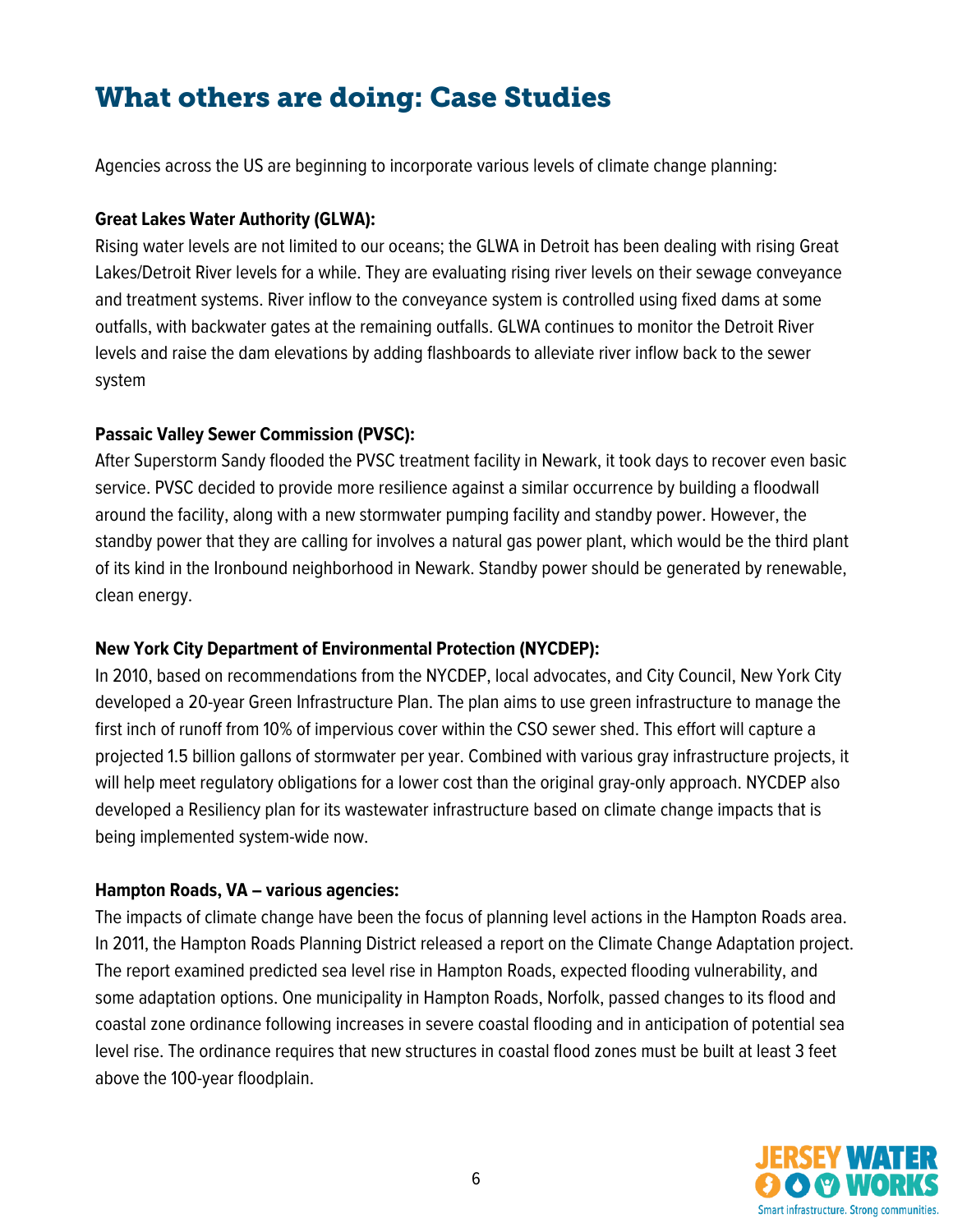## What to do in NJ?

Planning periods incorporated in the current LTCPs extend out over 40-50 years. The LTCPs are being finalized through a series of public comments and comments by the New Jersey Department of Environmental Protection (NJDEP) as part of the CSO permitting process. When permits are renewed (projected completion in 2022), these plans will be implemented through the respective CSO permits and renewed every five years.

These renewals provide an opportunity to make the issue of climate change part of public dialogue. Public input will be sought during the permit renewals. This presents the opportunity for CSO Permit holders to evaluate their climate assumptions to meet current climate science. For example, the frequency and severity of intense storms needs to be considered as well as sea level rise.

The public dialogue and CSO permits can encourage permit holders to continually revisit the impact of climate change over time, possibly on an annual basis. Regulatory and funding issues can also affect implementation of projects in the respective LTCPs. These changes can be addressed via the permits.

Some specific actions that JWW is recommending as the CSO permits are reviewed:

- Adopt an official state sea level rise standard to guide planning for combined sewer overflow plans and projects.
	- Revise the official design storm standard to account for increased inland flooding and combined sewage generation, ensuring appropriate stormwater and floodplain planning and management for CSO plans and projects. The design storm should incorporate climate change modeling.
- Adopt a model year for project design to account for the future impacts of climate change.
- Require CSO permit holders to use NJDEP's 1) adopted statewide sea-level rise standard, 2) revised official design storm standard, and 3) model year for designing, planning, and evaluation of CSO projects.
- Require utility permit holders to incorporate energy efficiencies and projects that will achieve zero carbon emissions from their treatment facilities. Failure to use clean and renewable energy sources will just further exacerbate the effects of climate change.
	- Significant capital improvements will be required. Stakeholders should advocate for more federal and state funding for such improvements
	- Given the increased wet weather flow, we recommend stricter adherence to, and enforcement of, EPA's nine minimum controls, such as keeping sewers cleaned on a regular basis, as well as keeping regulators and tide gates functioning properly.

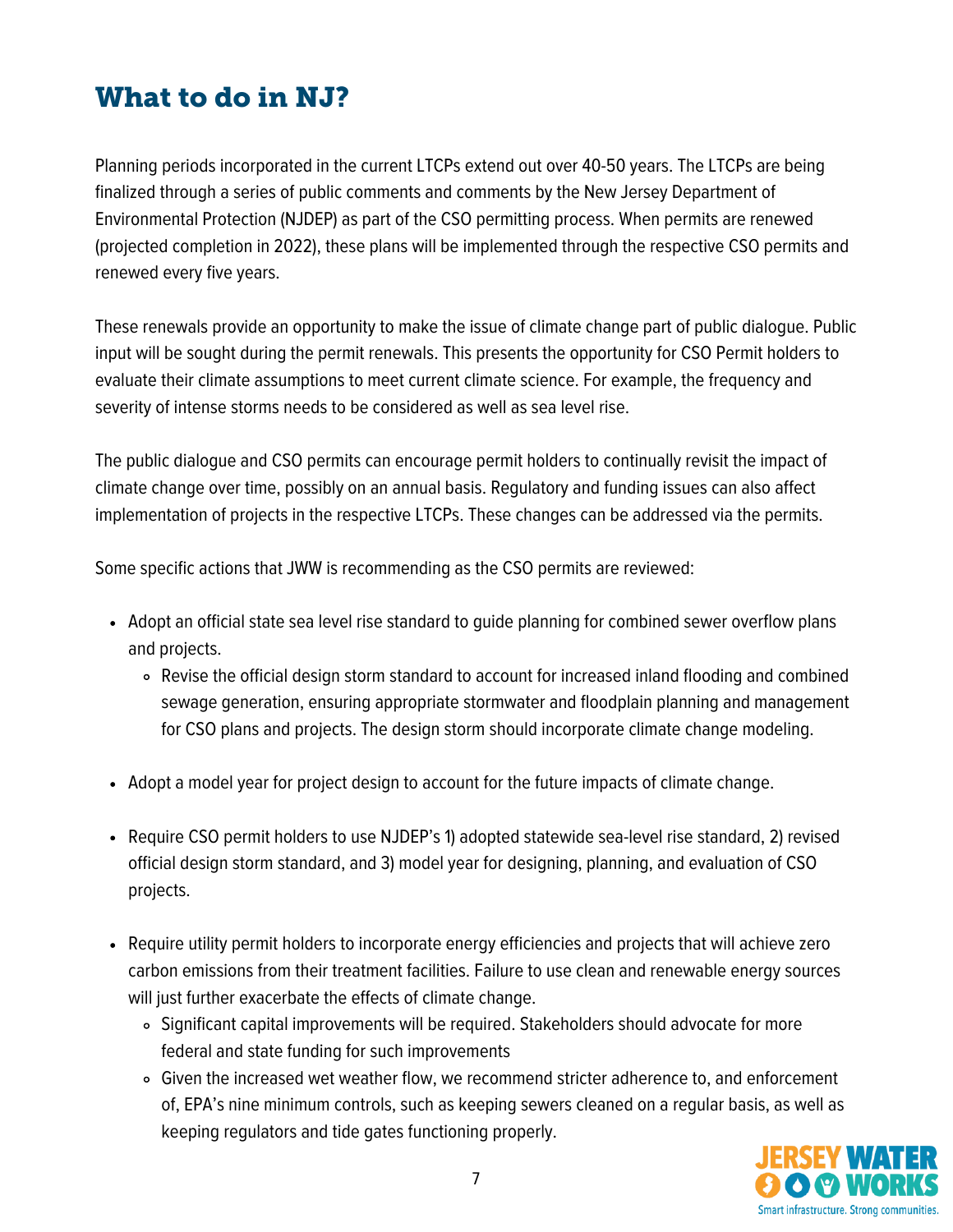## If you want to learn more:

- EPA has done a high-level screening analysis of climate change impacts on CSOs in the New England and Great Lakes Regions in "A Screening Assessment of the Potential Impacts of Climate Change on Combined Sewer Overflow Mitigation in the Great Lakes and New England Regions": [https://www.epa.gov/sites/default/files/2015-10/documents/cso\\_climate\\_final.pdf](https://www.epa.gov/sites/default/files/2015-10/documents/cso_climate_final.pdf)
- NJDEP provides guidance in "Local Planning for Climate Change Toolkit": <https://www.nj.gov/dep/climatechange/>
- The U.S. Climate Resilience Toolkit is a website with information to build climate resilience. The Toolkit offers information from across the federal government: [https://toolkit.climate.gov/topics/built](https://toolkit.climate.gov/topics/built-environment/water-and-wastewater)environment/water-and-wastewater
- Purdue University Agriculture published a flyer, "Climate Change How will you manage stormwater runoff?": <https://www.extension.purdue.edu/extmedia/fnr/fnr-426-w.pdf>
- New Jersey's overall plan for climate change resiliency is presented in "State of NJ Climate Change Resiliency Strategy"[:](https://www.nj.gov/dep/climatechange/docs/nj-climate-resilience-strategy-2021.pdf) [https://www.nj.gov/dep/climatechange/docs/nj-climate-resilience-strategy-](https://www.nj.gov/dep/climatechange/docs/nj-climate-resilience-strategy-2021.pdf)2021.pdf
- The most recent projections for climate change impacts are provided in "IPCC 6th Assessment Report (AR6)": [https://podaac.jpl.nasa.gov/announcements/2021-08-09-Sea-level-projections-from-the-IPCC-](https://podaac.jpl.nasa.gov/announcements/2021-08-09-Sea-level-projections-from-the-IPCC-6th-Assessment-Report)6th-Assessment-Report
- NJDEP's first scientific report on climate change summarizes the current state of knowledge regarding the effects of climate change on New Jersey's environment in "2020 New Jersey Scientific Report on Climate Change" (<https://nj.gov/dep/climatechange/data.html>)
- The regulatory reform effort to help reduce greenhouse gas while making our natural and built environments more resilient is called NJ PACT (NJ Protecting Against Climate Threats): <https://nj.gov/dep/njpact/>
- In an article titled "Climate change brings a perfect storm of raw sewage and rainfall in cities that can least afford it", USA TODAY spent a year investigating how climate change is affecting numerous communities: <https://news.yahoo.com/climate-change-brings-perfect-storm-033913136.html>